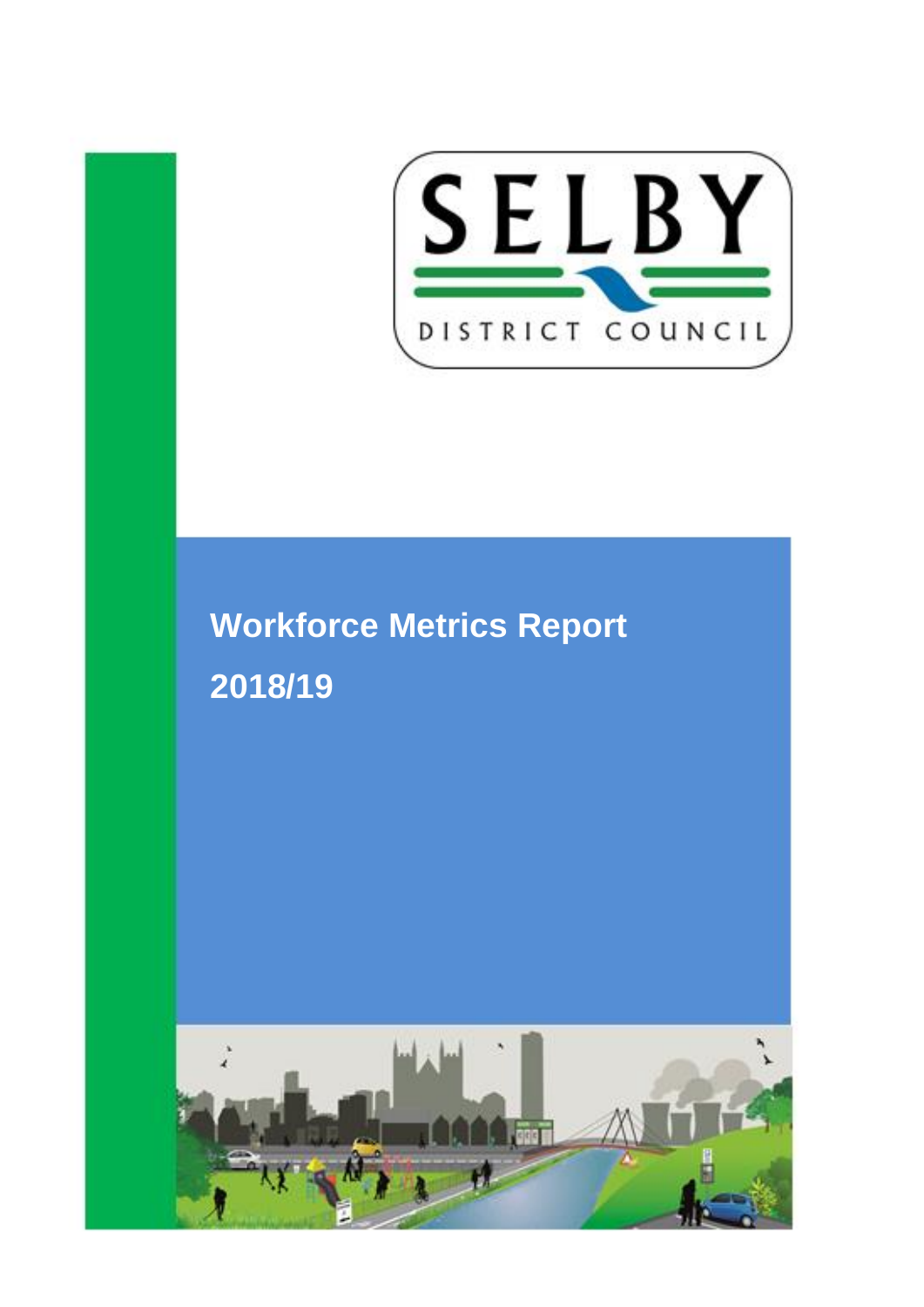

# **Contents**

| 1 <sub>1</sub> |  |
|----------------|--|
| 2.             |  |
|                |  |
|                |  |
|                |  |
|                |  |
| 3.             |  |
| 4.             |  |
| 5.             |  |
| 6.             |  |
|                |  |
|                |  |
|                |  |
|                |  |
|                |  |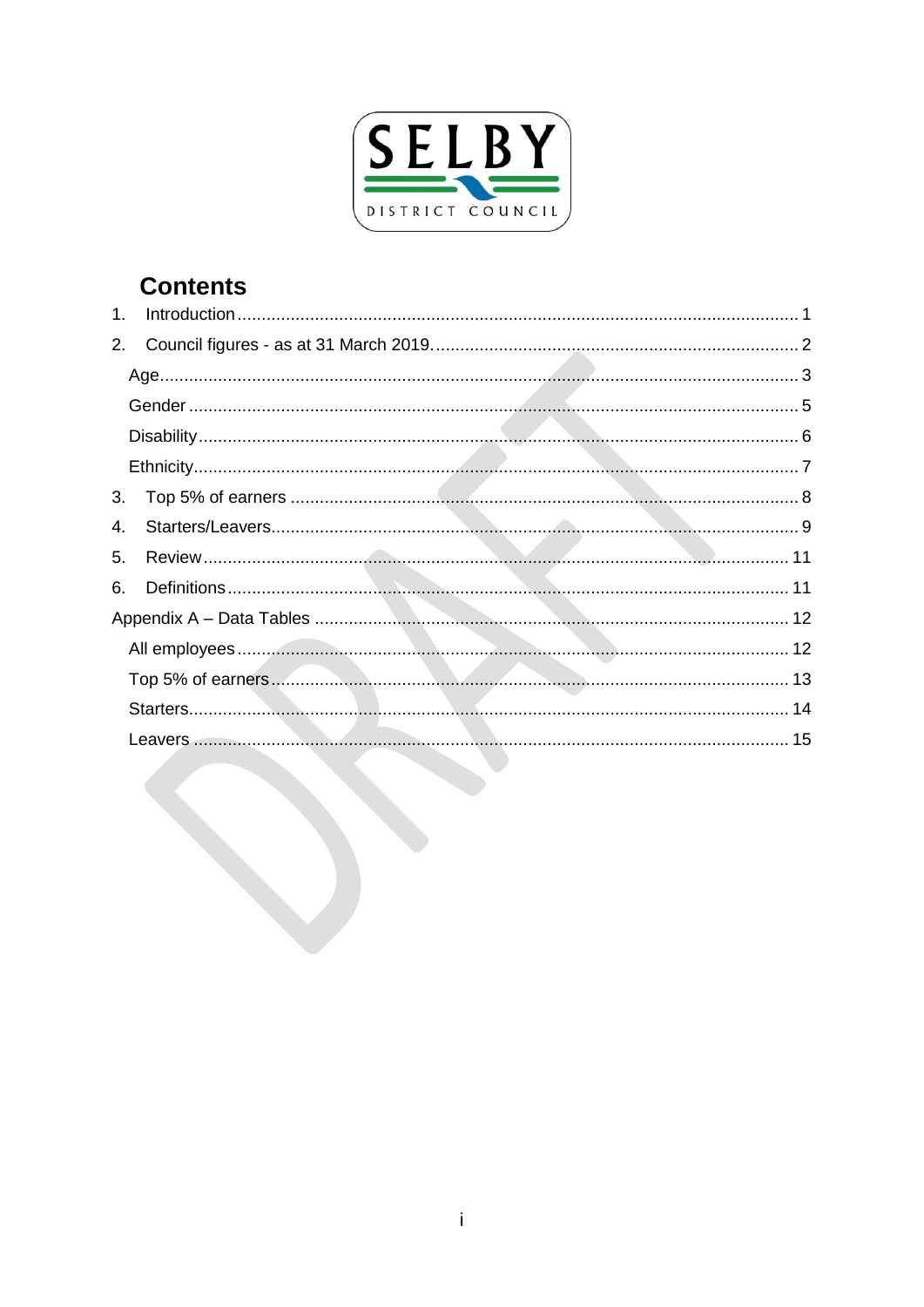## <span id="page-2-0"></span>**1. Introduction**

The 2018/19 annual Workforce Metrics Report is based on data on 31 March 2019 and includes information and analysis about the people who we employ. Workforce data is collected and stored using the Council's HR systems.

The purpose of this report is to provide a comprehensive profile of our workforce at 31 March 2019, including those who left during the 2018/19 financial year.

Our workforce is increasingly diverse and complex, reflecting the range and type of services which we deliver. Our workforce has undergone significant transformation following the Council-wide review and restructure – completed in April 2017 – which bucked the national trend and introduced new teams and new jobs – showing we are investing in our district, whilst many others have been forced to make cuts to staff numbers. However, as a council, we still need to make further savings and increase our income; at a time when community demand for services is increasing. The revised structure continues to ensure that we are best placed to achieve this by having the right people in the right places to make this possible.

Meaningful workforce data helps us to plan and develop our workforce to be capable of delivering future services in a more efficient and effective way. Supporting effective business planning, the data ensures that we have a workforce capable of delivering the services we need.

We promote equality of equal opportunity across the Equality Act 2010 protected characteristics; disability, gender, race, religion or belief, age, sexual orientation, marital or civil partnership status, pregnancy and maternity and gender reassignment. This report also provides data to help understand the effectiveness of our policies in promoting equality and by analysing the data we can better understand how effective our policies have been in enabling us to plan future actions.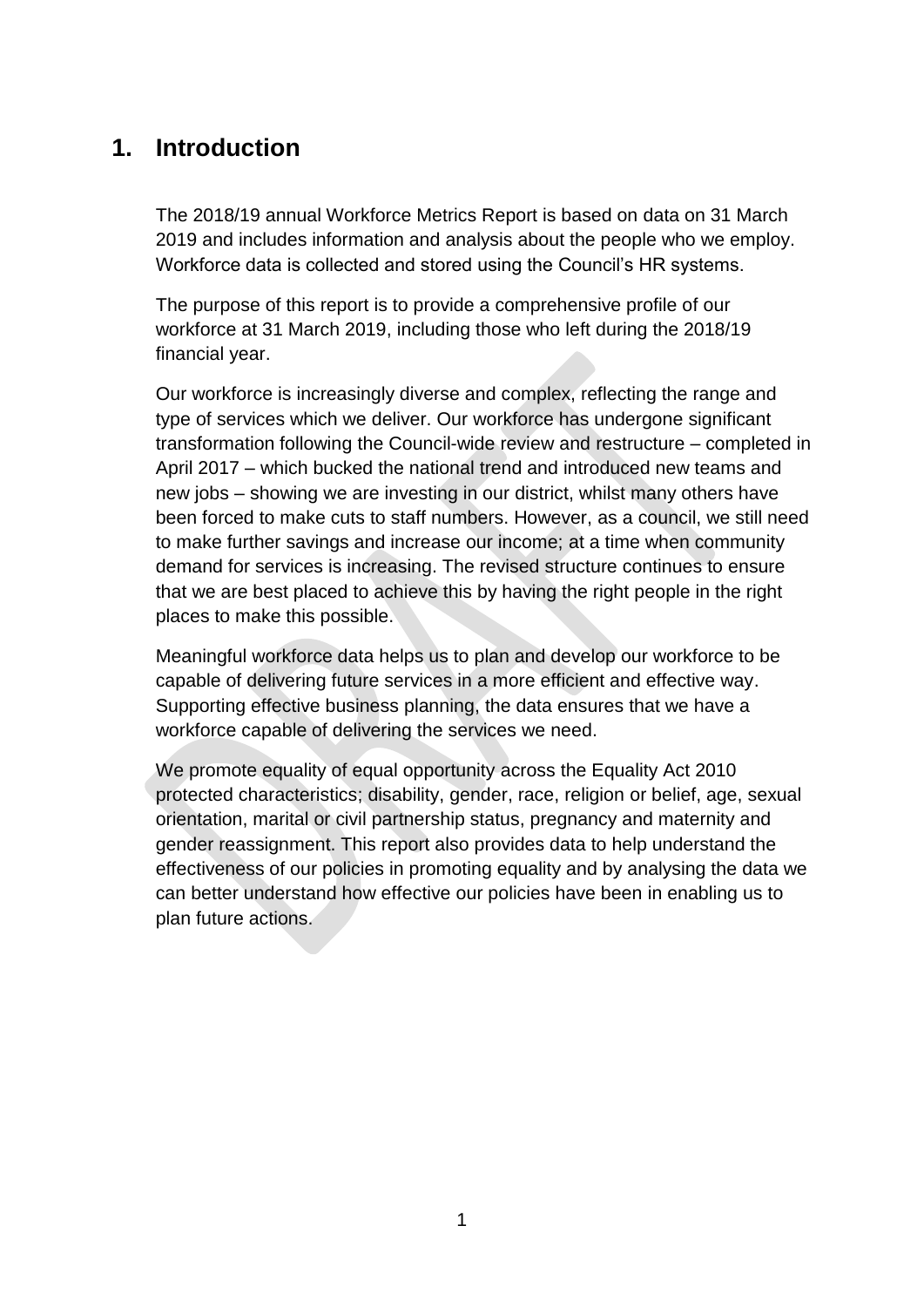## <span id="page-3-0"></span>**2. Council figures - as at 31 March 2019**

This section will detail some of the headline statistics about our workforce - we will then cover in more detail some of the individual characteristics. For more complete comparisons on how our employees compare with the district across the Equality Act 2010 protected characteristics our "Picture of Diversity" can be viewed on our Equality and Diversity page on our website.

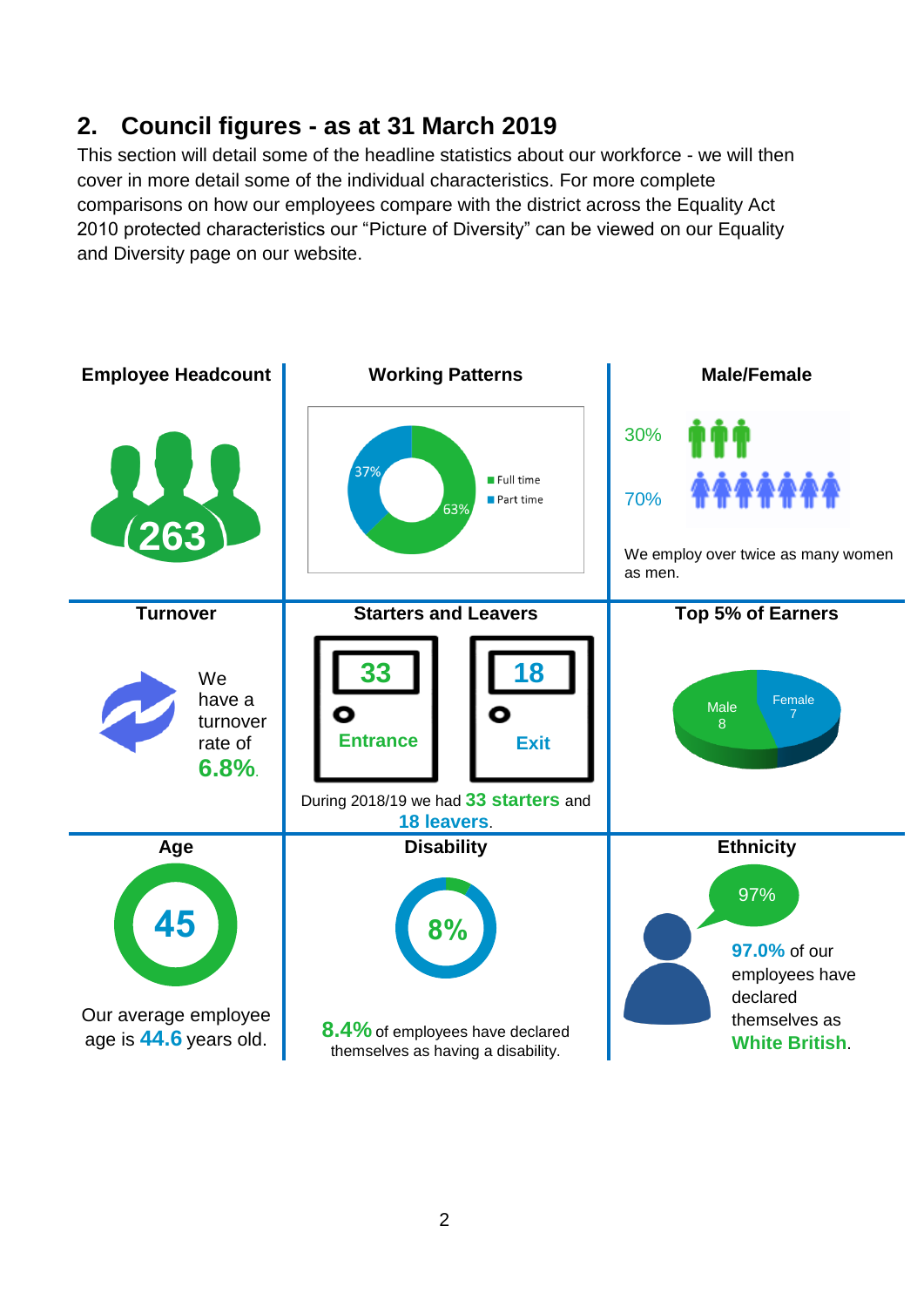#### <span id="page-4-0"></span>**Age**

The below table shows employee ages, by years, split into bands. These bands are the same as used by several other authorities and are compatible with Office for National Statistics population data. We can therefore benchmark against similar authorities and against population data with the aim of ensuring that our workforce is representative of the resident population of the district.

| <b>Age bands</b> |       |       |       |       |       |       |                                        |                                      |
|------------------|-------|-------|-------|-------|-------|-------|----------------------------------------|--------------------------------------|
|                  | 16-24 | 25-29 | 30-44 | 45-59 | 60-64 | $65+$ | <b>Median</b><br><b>Average</b><br>Age | <b>Mean</b><br><b>Average</b><br>Age |
| Count            | 14    | 20    | 88    | 111   | 26    | 4     | 46                                     | 44.64                                |
| (%)              | 5.3   | 7.6   | 33.5  | 42.2  | 9.9   | 1.5   | n/a                                    | n/a                                  |

**Staff Age Pyramid Chart**



- The mean average age of our employees has increased slightly from 43.75 years old in 2017/18 to 44.64 in 2018/19.
- The 45-59 age band has the most employees within it. This trend is shared by both male and female employees.
- The majority of employees (75.7%) are aged between 30 and 59, which indicates that the council's short to medium term business continuity will not be affected.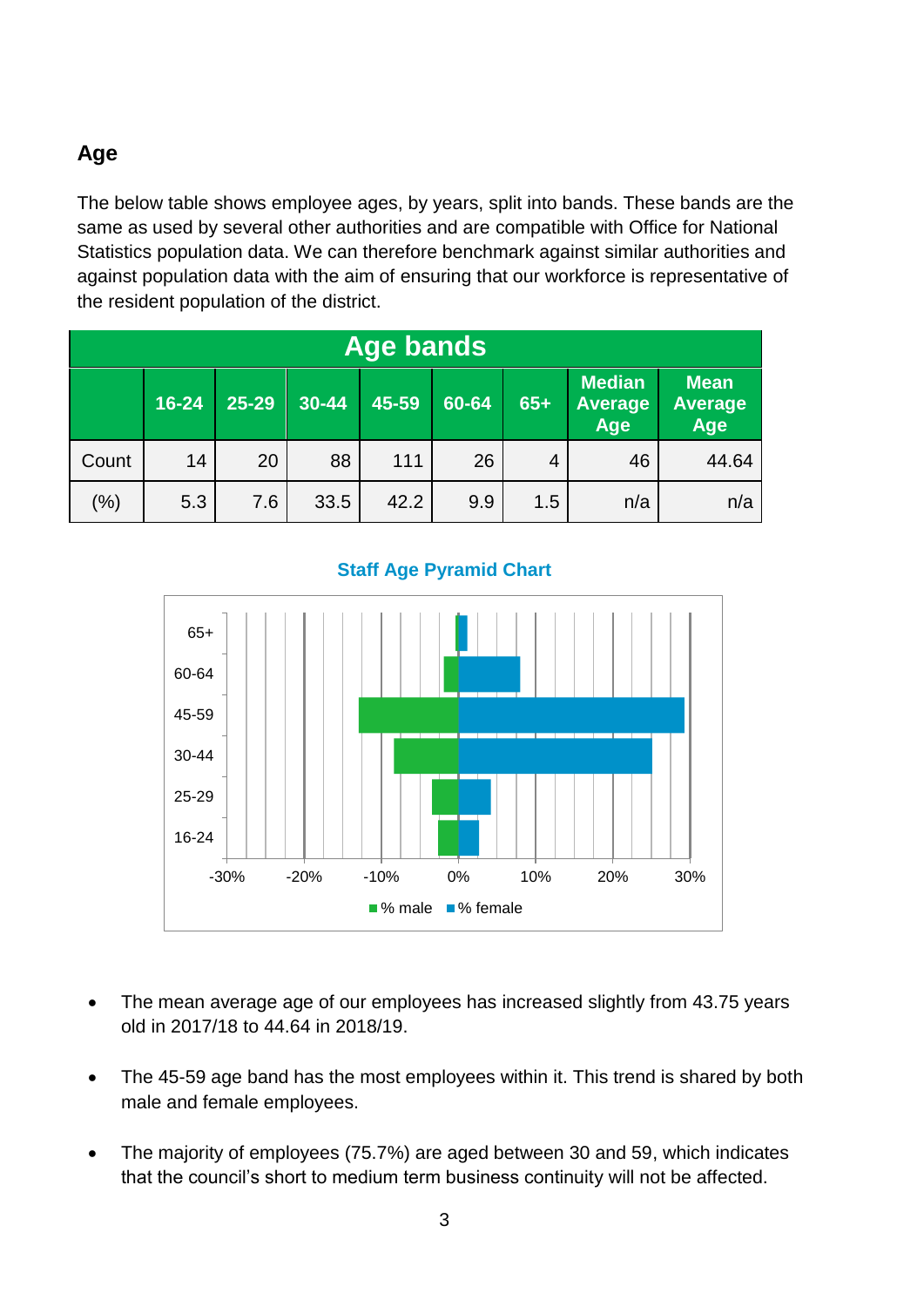- However, with only 12.9% of employees aged under 30, the need to target young people in recruitment remains, to ensure business continuity over the long term as the current workforce ages.
- Our median age is 46, whilst the district's median age is 44.5. This again, demonstrates that we are representative of the resident population.
- <span id="page-5-0"></span> Since last year, there has been a decrease in the 25-29 age group of 6 employees, representing 2.3% of total.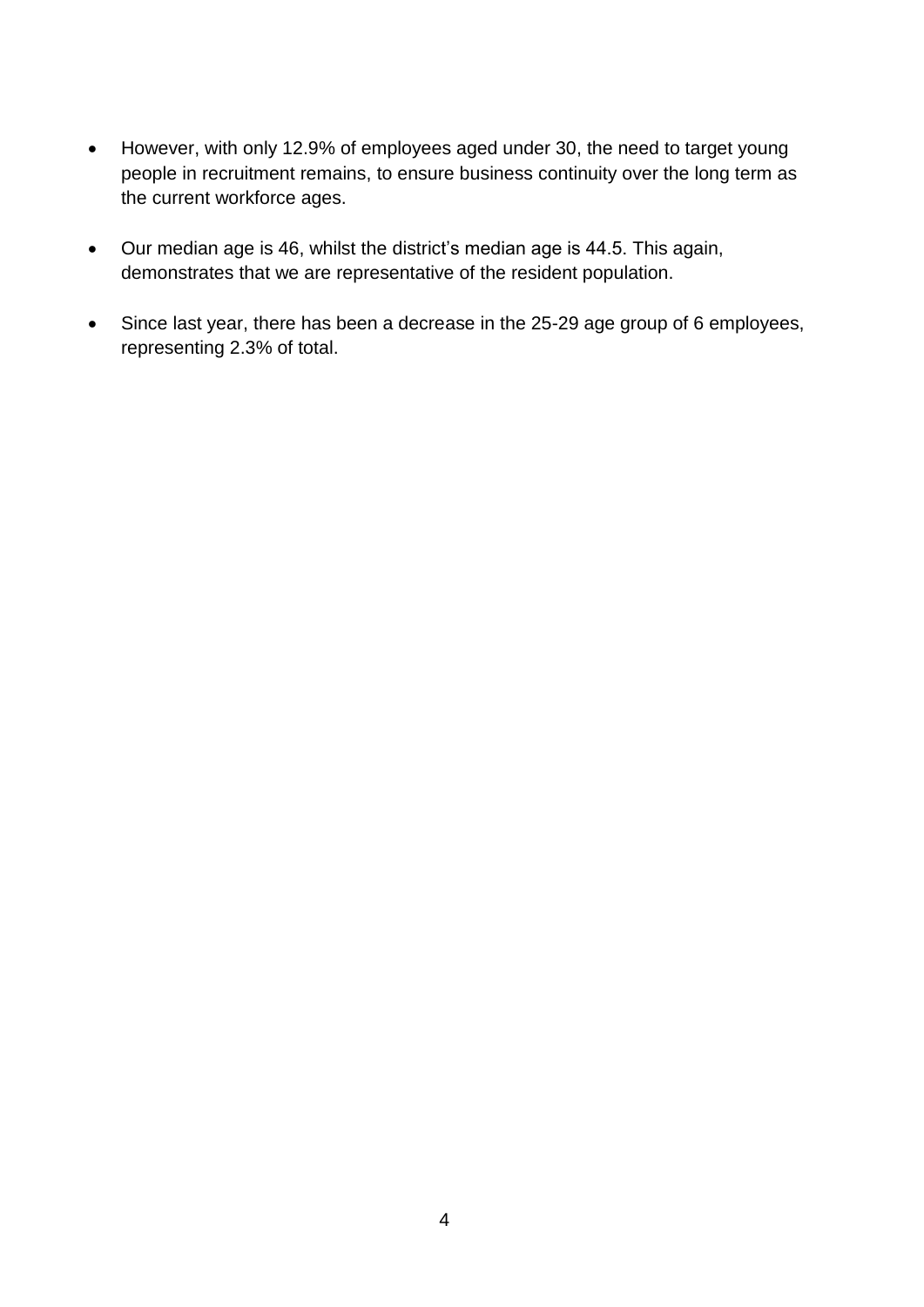#### **Gender**

The table below shows the count and percentages of our employees who are female or male.

| <b>Gender</b> |             |      |  |  |  |
|---------------|-------------|------|--|--|--|
|               | <b>Male</b> |      |  |  |  |
| Count         | 185         | 78   |  |  |  |
| (%)           | 70.3        | 29.7 |  |  |  |

- Our gender pay gap is a 'mean' hourly rate of pay difference of 11.1% and a 'median' hourly rate of pay difference of 9.24%. The gender pay gap is reported in full on our website at:<http://www.selby.gov.uk/gender-pay-gap-reporting>
- As previously, a disproportionate amount of part-time workers are female (89.8%) compared with males (10.2%). This is typical both of local government more widely, and of our district.



- We employ over twice as many females (185) as males (78). This may be due, in part, to our flexible working through 'family friendly' and 'work/life balance' policies. Historically, these policies have mostly affected female staff with families.
- Whilst our workforce has grown, the percentage of women in the workforce has not changed a statistically significant amount from 2017/18 (69.3%) to 2018/19 (70.3%). This position remains unrepresentative of the district, which is made up of 51% females and 49% males.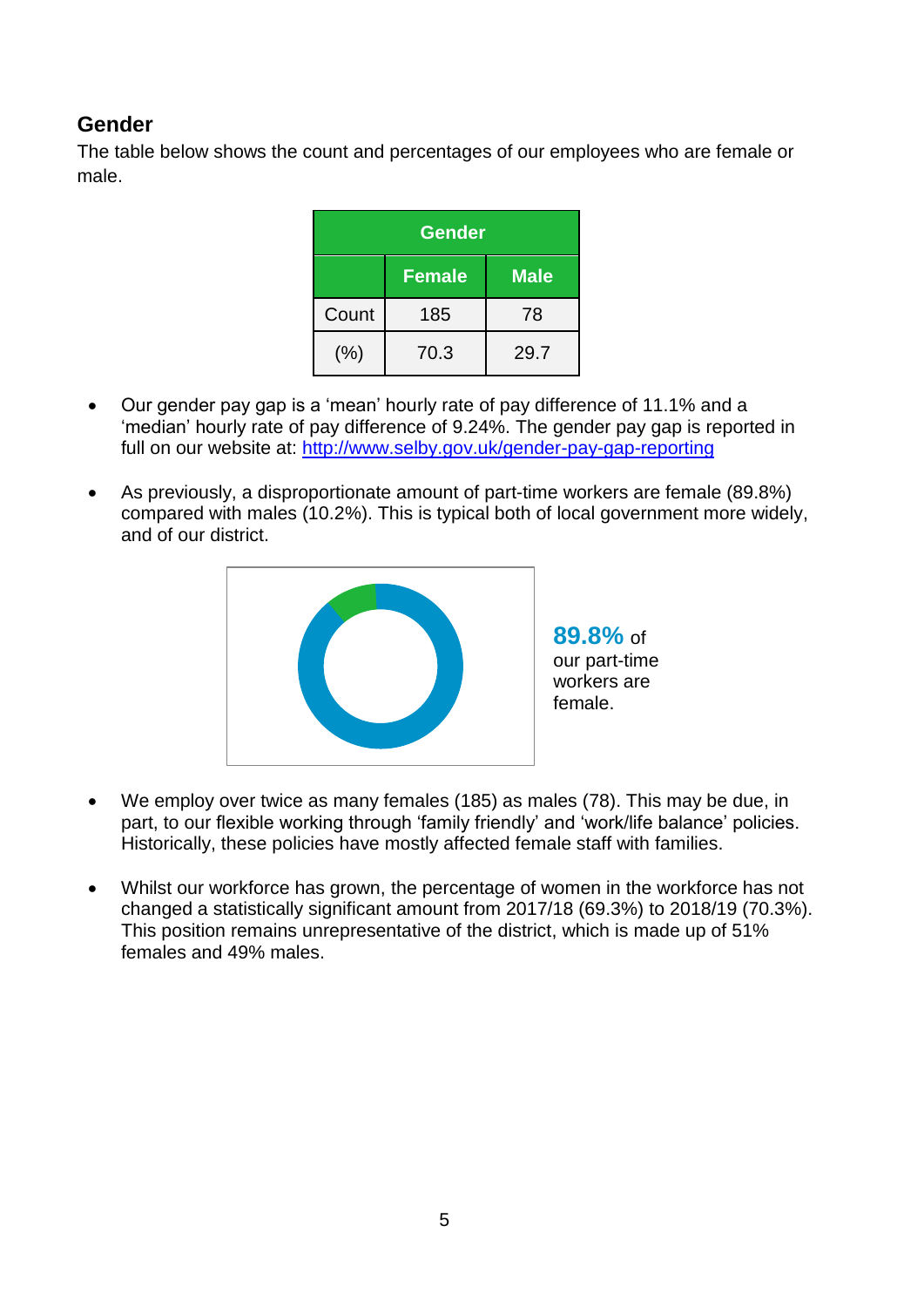#### <span id="page-7-0"></span>**Disability**

The table below shows the count and percentage of employees who have declared themselves as having a disability.

| <b>Disability</b>       |     |      |  |  |  |  |
|-------------------------|-----|------|--|--|--|--|
| <b>Yes</b><br><b>No</b> |     |      |  |  |  |  |
| Count                   | 22  | 241  |  |  |  |  |
| (%)                     | 8.4 | 91.6 |  |  |  |  |

 We have 22 employees (8.4%) who have declared themselves as having a disability.



- As previously, the majority of our employees who have declared a disability have been working for us for over 5 years. This would indicate that, despite the relatively low numbers of employees who have declared a disability, we are an inclusive employer who continues to support our employees. Furthermore, the direction of travel is positive, as detailed below.
- This is an area where we are disproportionate from our residents 16% of residents responded to the census 2011 stated that they had a long term health problem or disability.
- Nevertheless, the direction of travel is positive, with 9 more members of staff who have declared themselves as having a disability. This sees an increase to 8.4% from 4.9% of employees in 2017/18.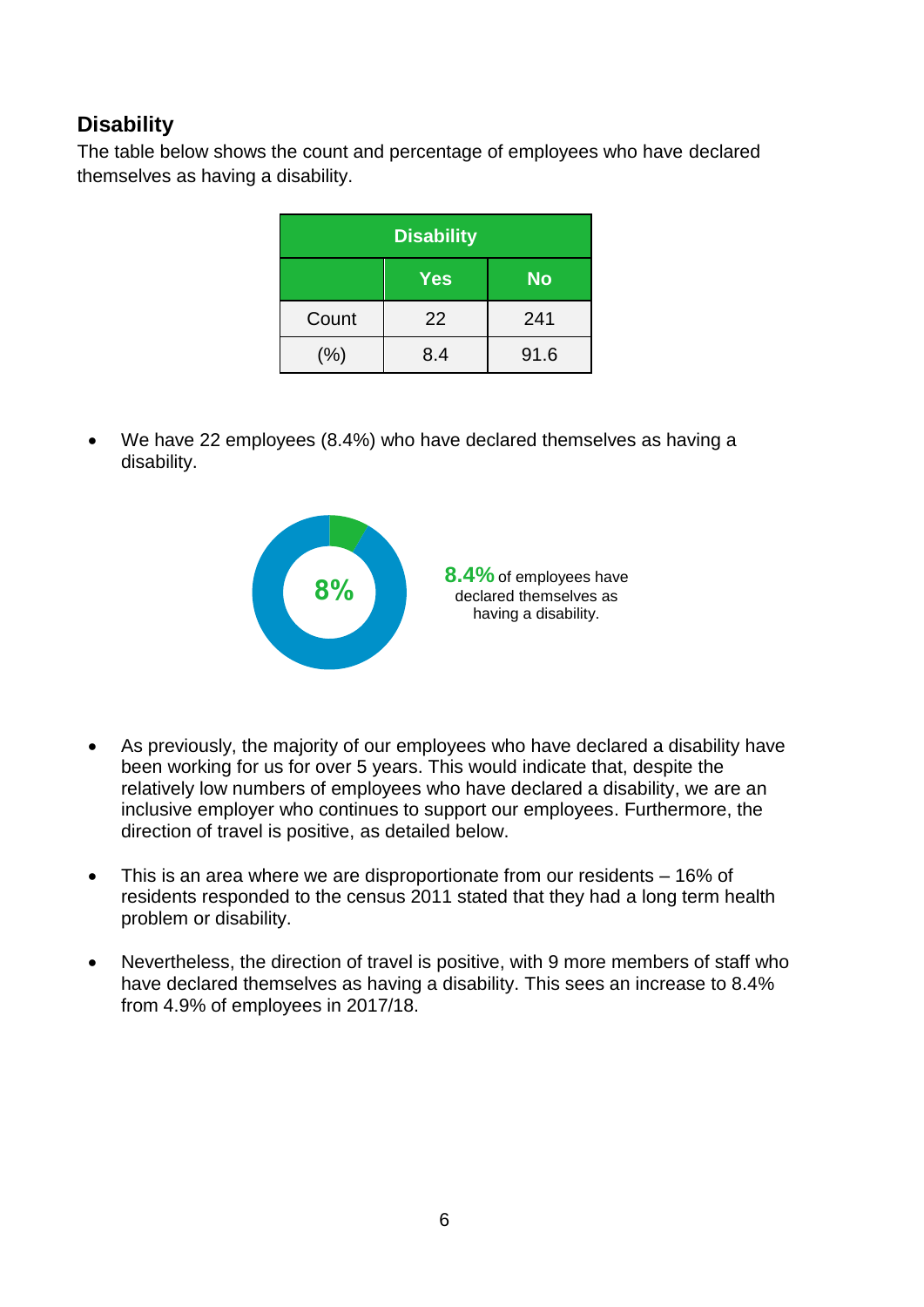#### <span id="page-8-0"></span>**Ethnicity**

The table below shows the count and percentage of employees by ethnicity.

| <b>Ethnicity</b> |                                |                             |      |  |  |  |
|------------------|--------------------------------|-----------------------------|------|--|--|--|
|                  | <b>White</b><br><b>British</b> | <b>Not</b><br><b>Stated</b> |      |  |  |  |
| Count            | 255                            | 6                           |      |  |  |  |
| (%)              | 97.0%                          | 2.3%                        | 0.7% |  |  |  |

• From the data available we have slightly more employees who have declared themselves as White British (97.0%) than the 95.5% of residents who declared themselves White British in the 2011 census.



- Our workforce may be slightly less diverse than the resident population of the district. 2.3% of employees stated they are from a BAME group, whereas 4.3% of residents responded to the census stating they are from a BAME background.
- 0.8% of employees have chosen not to state their ethnicity.
- There is a small decrease in the BAME percentage of the workforce, from 3% in 2017/18 to 2.3% in 2018/19. Of 18 leavers, one had stated their ethnicity as BAME.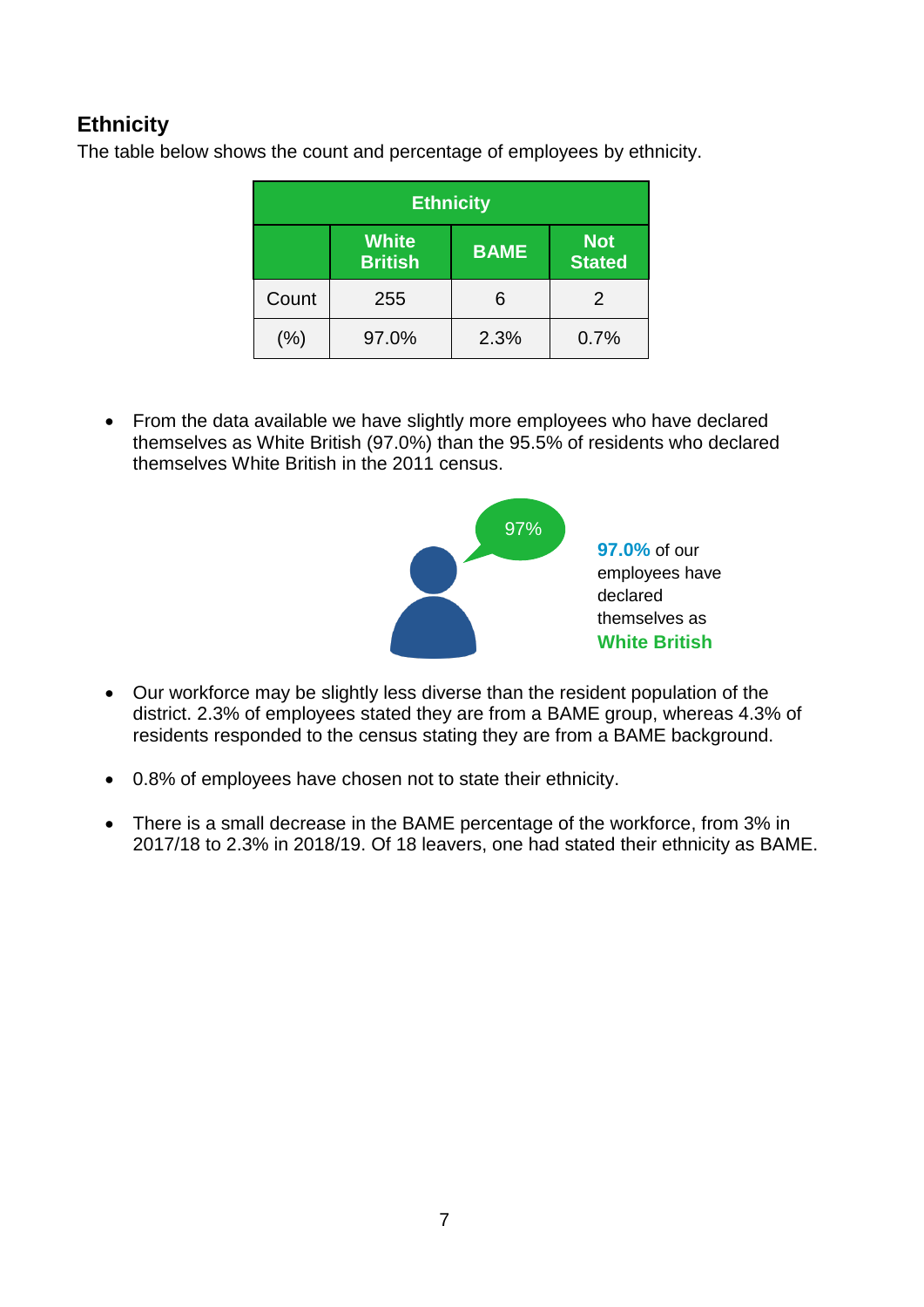#### <span id="page-9-0"></span>**3. Top 5% of earners**

We have assessed the top 5% of our earners. This will enable us to see how representative they are of the rest of the workforce and the district. This data can also be used to compare to similar local authorities.



- All of our top earners have declared themselves to be White British 97% of employees did the same.
- Our top earners are split 8 to 7 males and females this is as close to 50/50 as possible given an odd number, but not representative of the workforce as a whole as we employ over twice as many females as males.
- One of our top earners declared themselves as having a disability a similar proportion of this group to the 22 employees who declared themselves as having a disability.
- The mean average age is 51 years old 6 years older than the employee average – but this is to be expected given the experience and seniority which comes with the roles.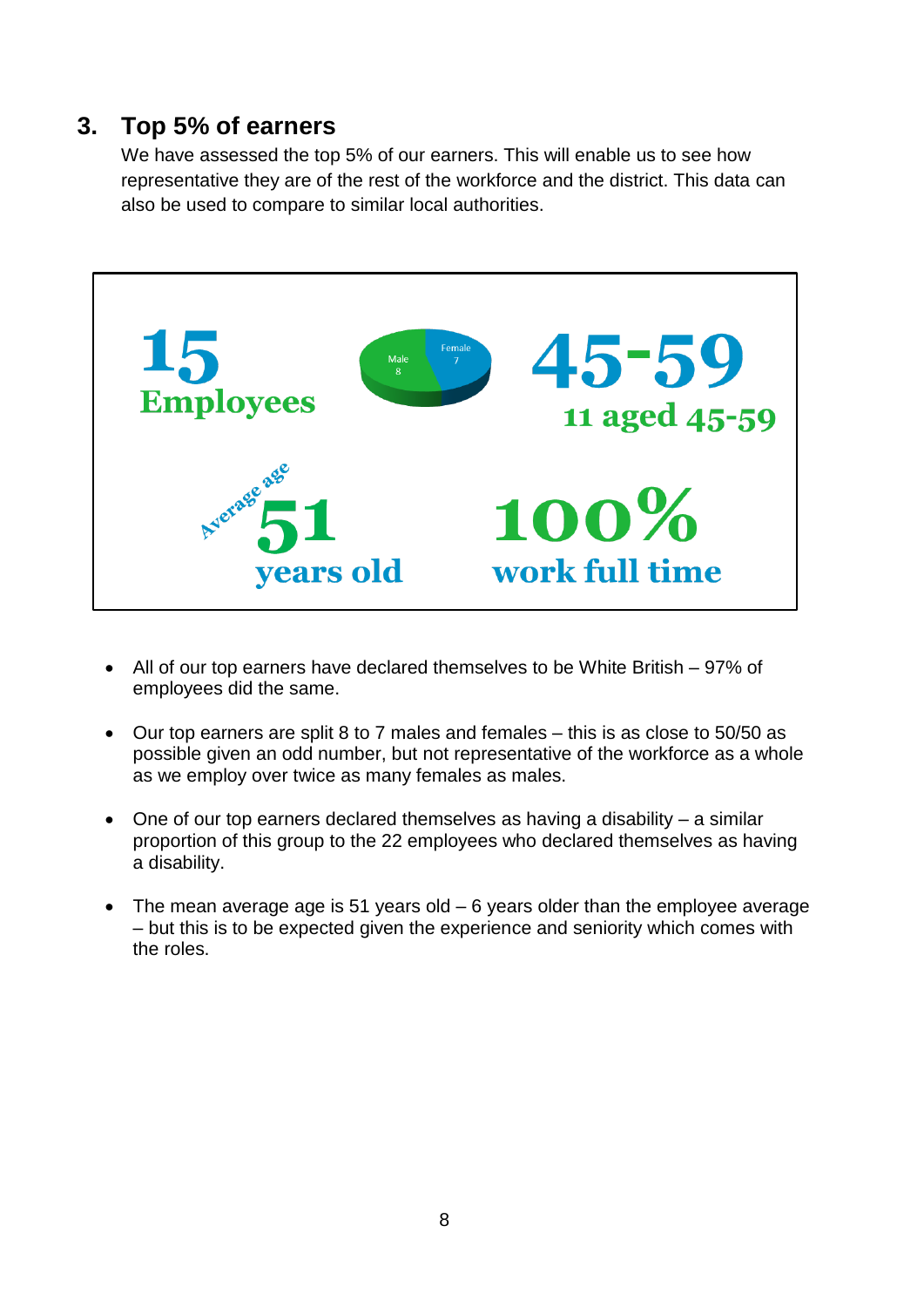#### <span id="page-10-0"></span>**4. Starters/Leavers**

By looking at our new starters' and leavers' data we are able to assess whether the direction of travel for representative make-up of the authority is improving, getting worse or staying the same.



| <b>Metric</b>          |                              | <b>New Starters</b> |               | <b>Leavers</b> |          | <b>Net</b> |
|------------------------|------------------------------|---------------------|---------------|----------------|----------|------------|
|                        |                              | <b>Count</b>        | $\frac{9}{6}$ | <b>Count</b>   | $\%$     | change     |
|                        | <b>Headcount</b>             | 33                  | n/a           | 18             | n/a      | $+15$      |
| No. of employees       | <b>WTE</b>                   | 27.36               | n/a           | 16             | n/a      | $+11.36$   |
| Gender                 | <b>Male</b>                  | 11                  | 33.3          | 9              | 50       | $+2$       |
|                        | <b>Female</b>                | 22                  | 66.7          | 9              | 50       | $+13$      |
|                        | <b>Full time</b>             | 21                  | 63.6          | 14             | 77.8     | $+7$       |
| <b>Working Pattern</b> | <b>Part time</b>             | 12                  | 36.4          | $\overline{4}$ | 22.2     | $+8$       |
| Age                    | <b>Average Age</b><br>(mean) | 42.5                | n/a           | 39.9           | n/a      | $+2.6$     |
| <b>Disability</b>      | Declared a<br>disability     | 4                   | 12.1          | $\overline{0}$ | $\Omega$ | $+4$       |
|                        | Not declared a<br>disability | 29                  | 87.9          | 18             | 100      | $+11$      |
| <b>Ethnicity</b>       | <b>White British</b>         | 31                  | 93.9          | 17             | 94.4     | $+14$      |
|                        | <b>BAME</b>                  | $\overline{2}$      | 6.1           | 1              | 5.6      | $+1$       |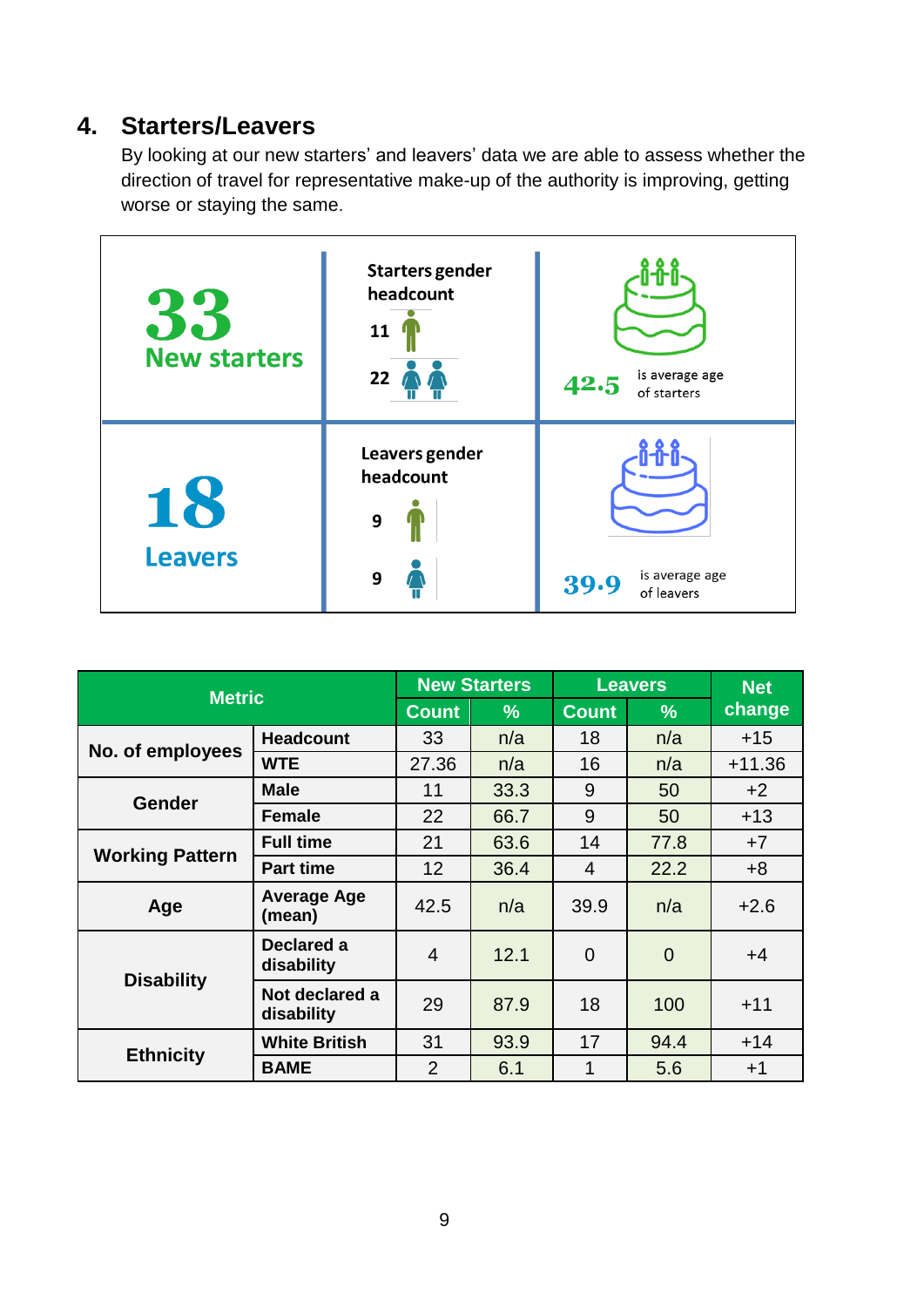| <b>Metric</b>   |                                | 2017/18      |     | 2018/19      |     | <b>Direction</b> |  |
|-----------------|--------------------------------|--------------|-----|--------------|-----|------------------|--|
|                 |                                | <b>Count</b> | %   | <b>Count</b> | %   | of travel        |  |
| <b>Turnover</b> | <b>Resignation</b>             | 16           | 6   | 17           | 6.4 |                  |  |
|                 | <b>Retirement</b>              |              | 0.4 |              | 0.4 |                  |  |
|                 | <b>Voluntary</b><br>redundancy |              |     |              | 0   |                  |  |
|                 | Total                          | 17           | 6.4 | 18           | 6.8 |                  |  |



We have a turnover rate of **6.8**

- The average age of a new starter is 42.5 years old. This is younger than the current average employee age, ensuring that our average age is not getting too old to be representative.
- The male/female split of new starters is 66.7% female and 33.3% male. This means that recruitment of females continues to exceed recruitment of males. Whilst this is the case, it should be noted that vacancies have not been targeted to any gender in particular.
- Four new starters (12.1%) declared themselves as having a disability, supporting the positive direction of travel towards making us more representative of the District.
- We have recruited 2 (6.1%) new starters from a BAME background and the remaining 31 (93.9%) have all been White British, an increase on previous years. As the resident population are 95.5% White British, this figure is broadly representative.
- As conditions settle following the restructure, the amount of new starters as a percentage has fallen from 21.7% in 2017/18 to 12.5% this year.
- 17 leavers were due to resignation and one was due to retirement. The age profile of leavers broadly matches the age profile of employees overall.
- A higher proportion of males are leaving (50%) compared to the amount that are being recruited (33%). If this trend continues the male/female split will continue to widen.
- 1 leaver was from the top 5%, none declared themselves as having a disability, and 1 leaver was from a BAME background.
- Our overall turnover is 6.8%, slightly up from a rate of 6.4% in the previous year.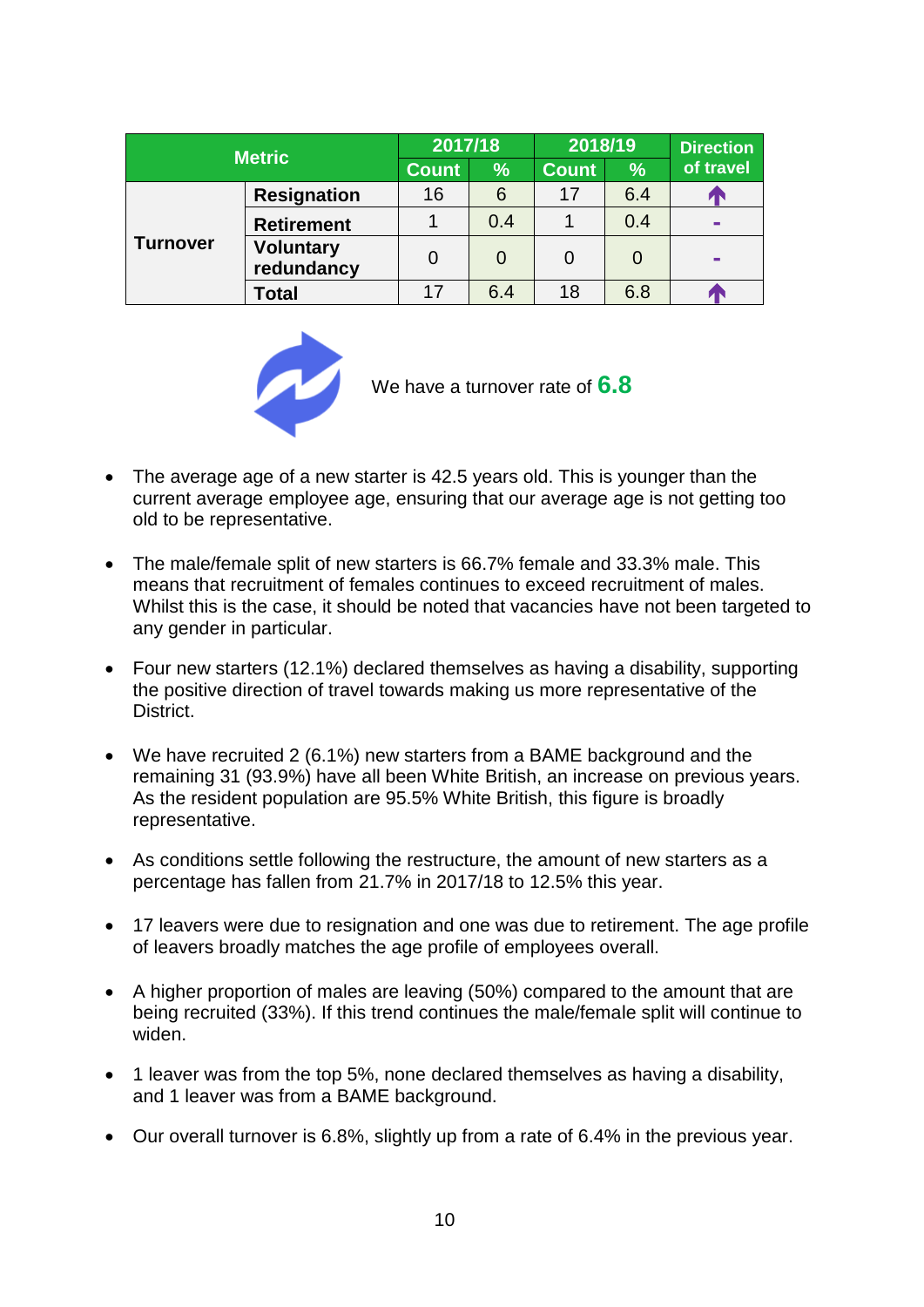## <span id="page-12-0"></span>**5. Review**

This report will be reviewed annually; this will allow us to monitor trends over time which can influence ongoing business planning.

## <span id="page-12-1"></span>**6. Definitions**

| <b>Topic</b>         | <b>Definitions</b>                                                     |
|----------------------|------------------------------------------------------------------------|
| <b>BAME</b>          | BAME (Black, Asian and Minority Ethnic) includes the following         |
|                      | census categories: Asian or Asian British (Bangladeshi, Indian,        |
|                      | Pakistani, any other Asian background), Black or Black British         |
|                      | (African, Caribbean background, any other Mixed background),           |
|                      | White (Irish, any other White background)                              |
| <b>Disability</b>    | Those employees who have declared a disability where the               |
|                      | definition is the Equality Act 2010 definition.                        |
| Direction of         | This is the direction in which a metric is increasing, decreasing or   |
| travel               | remaining the same. This will be based on percentages where            |
|                      | available and appropriate; in the absence of a percentage the count    |
|                      | will be used                                                           |
| Headcount            | Number of employees                                                    |
|                      | Where an employee holds 2 or more positions they have been             |
|                      | counted for each position they hold.                                   |
| Leavers              | This includes voluntary leavers only e.g. those who have resigned      |
|                      | or retired.                                                            |
| Net change           | The difference between two counts                                      |
| Timeframe            | As at 31 March 2019                                                    |
| Turnover             | The ratio of total employees that leave during that time period (#     |
|                      | employees who left $\div$ # average total employees over period x 100) |
| <b>White British</b> | Includes the White British census category only                        |
| Who's                | Permanent employees                                                    |
| included?            | Temporary employees                                                    |
| Who's not            | Agency staff                                                           |
| included?            | Elections (polling station and counting) staff                         |
| <b>WTE</b>           | <b>Whole Time Equivalent</b>                                           |
|                      | 1.0 WTE = 37 hours per week                                            |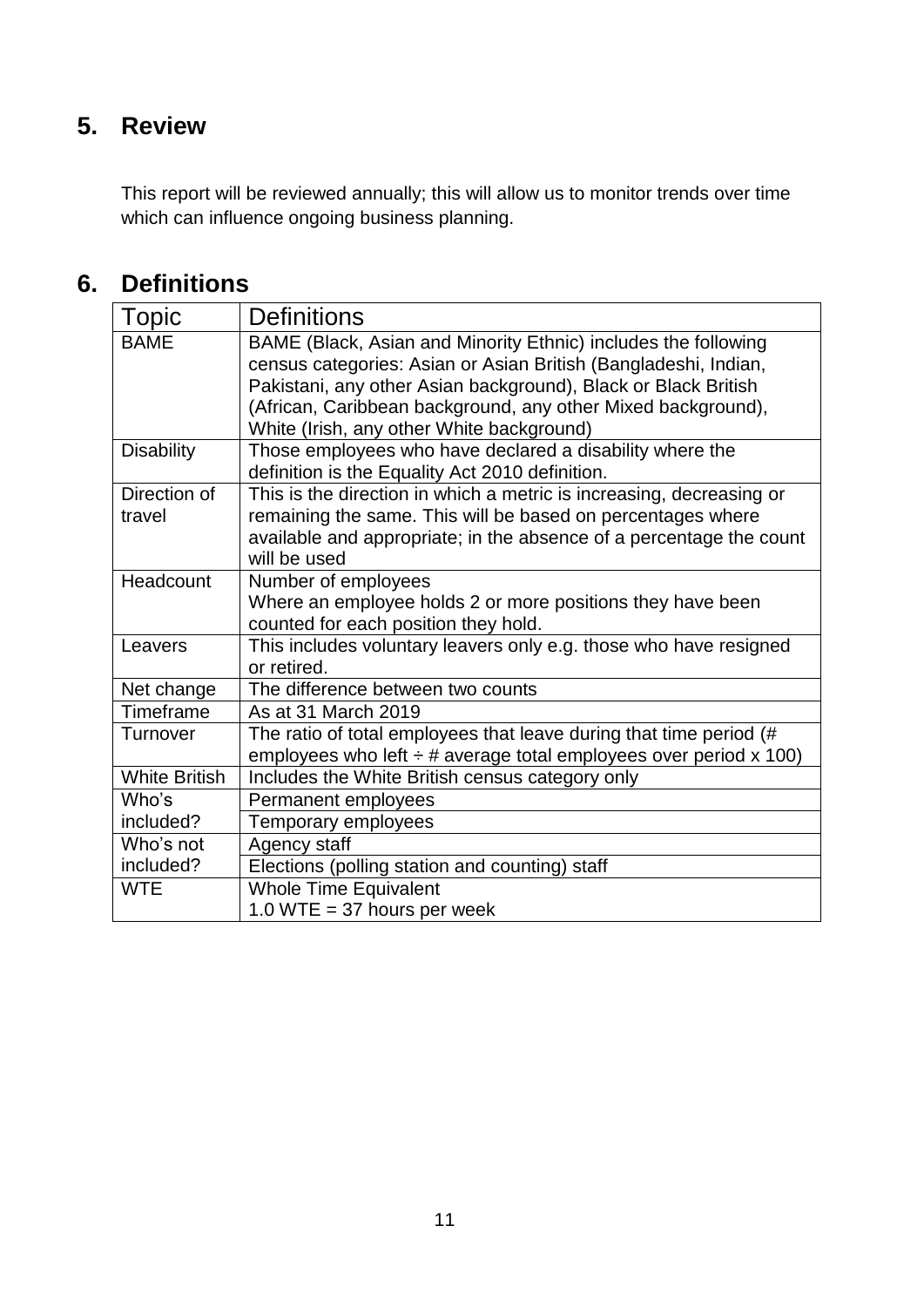# <span id="page-13-0"></span>**Appendix A – Data Tables**

# <span id="page-13-1"></span>**All employees**

| <b>Metric</b>             |                                       | 17/18          |               | 18/19          |                  | <b>Direction</b>        |
|---------------------------|---------------------------------------|----------------|---------------|----------------|------------------|-------------------------|
|                           |                                       |                | $\frac{9}{6}$ | <b>Count</b>   | $\frac{9}{6}$    | of travel               |
|                           | <b>Headcount</b>                      | 267            | n/a           | 263            | n/a              | $\overline{\mathbf{V}}$ |
| No. of                    | <b>WTE</b>                            | 222            | n/a           | 223            | n/a              | ↑                       |
| employees                 | <b>Starters</b>                       | 58             | 21.7          | 31             | 11.8             | $\blacklozenge$         |
|                           | <b>Leavers</b>                        | 17             | 6.4           | 18             | 6.8              | ↑                       |
|                           | <b>Male</b>                           | 82             | 30.7          | 78             | 29.7             | $\blacklozenge$         |
| <b>Gender</b>             | <b>Female</b>                         | 185            | 69.3          | 185            | 70.3             | ↑                       |
|                           | <b>Full time</b>                      | 173            | 64.8          | 165            | 62.7             | $\blacklozenge$         |
| <b>Working</b><br>pattern | <b>Part time</b>                      | 86             | 32.2          | 92             | 35.0             | 个                       |
|                           | <b>Casual</b>                         | 8              | 3             | $\mathbf 0$    | $\overline{0}$   | $\blacklozenge$         |
|                           | <b>Average Age (mean)</b>             | 43.75          | n/a           | 44.6           | n/a              | ↑                       |
|                           | <b>Average Age (median)</b>           | 45             | n/a           | 46             | n/a              | 1                       |
|                           | $16 - 24$                             | 15             | 5.6           | 14             | 5.3              | $\blacklozenge$         |
|                           | 25-29                                 | 26             | 9.7           | 20             | 7.6              | $\blacklozenge$         |
| Age                       | $30 - 44$                             | 91             | 34.1          | 88             | 33.5             | $\blacklozenge$         |
|                           | 45-59                                 | 106            | 39.7          | 111            | 42.2             | ↑                       |
|                           | 60-64                                 | 24             | 9             | 26             | 9.9              | ↑                       |
|                           | $65+$                                 | 5              | 1.9           | $\overline{4}$ | 1.5              | $\blacklozenge$         |
|                           | <b>Declared a disability</b>          | 13             | 4.9           | 22             | 8.4              | ↑                       |
| <b>Disability</b>         | Not declared a disability             | 253            | 94.8          | 241            | 91.6             | $\overline{\mathbf{V}}$ |
|                           | <b>Disability status not</b><br>known | $\mathbf 1$    | 0.4           | $\overline{0}$ | $\boldsymbol{0}$ | $\blacklozenge$         |
|                           | <b>White British</b>                  | 252            | 94.4          | 255            | 97.0             | ↑                       |
|                           | <b>BAME</b>                           | 8              | $\mathbf{3}$  | 6              | 2.3              | $\blacklozenge$         |
| <b>Ethnicity</b>          | <b>Not stated</b>                     | $\overline{2}$ | 0.7           | 2              | 0.8              | 1                       |
|                           | Not known                             | 5              | 1.9           | $\overline{0}$ | n/a              | $\blacktriangledown$    |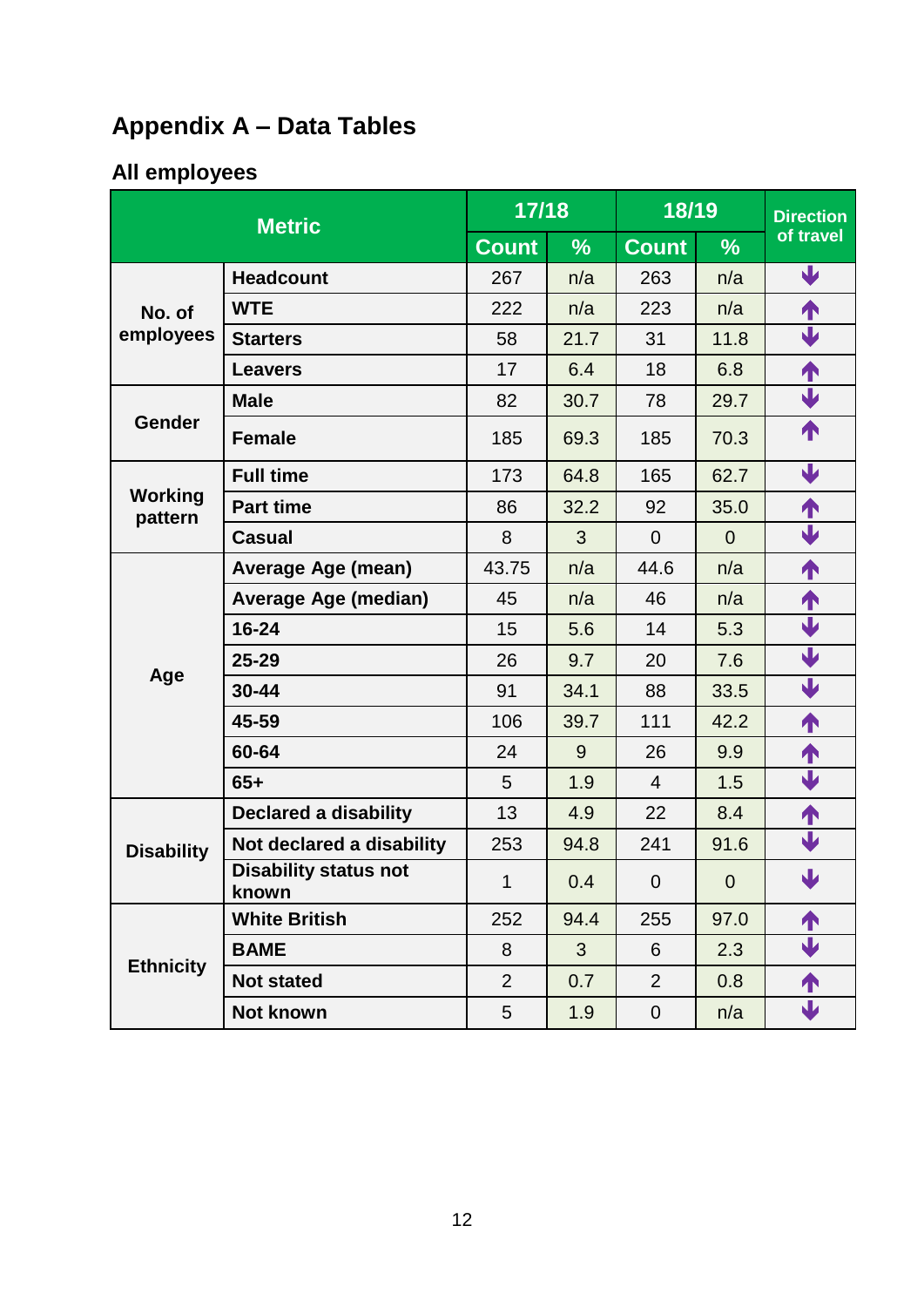## <span id="page-14-0"></span>**Top 5% of earners**

| <b>Metric</b>             |                                       | 17/18          |                | 18/19          |                |
|---------------------------|---------------------------------------|----------------|----------------|----------------|----------------|
|                           |                                       | <b>Count</b>   | $\frac{0}{0}$  | <b>Count</b>   | $\frac{0}{0}$  |
|                           | <b>Headcount</b>                      | 16             | 6              | 15             | 5.8            |
| No. of                    | <b>WTE</b>                            | 16             | 7.2            | 15             | 6.8            |
| employees                 | <b>Starters</b>                       | 5              | 1.9            | 1              | 0.4            |
|                           | <b>Leavers</b>                        | $\overline{1}$ | 0.4            | 1              | 0.4            |
| <b>Gender</b>             | <b>Male</b>                           | 8              | 2.7            | 8              | 3.1            |
|                           | <b>Female</b>                         | 8              | 2.7            | $\overline{7}$ | 2.7            |
|                           | <b>Full time</b>                      | 16             | 6              | 15             | 5.8            |
| <b>Working</b><br>pattern | <b>Part time</b>                      | $\overline{0}$ | $\overline{0}$ | $\overline{0}$ | $\overline{0}$ |
|                           | <b>Casual</b>                         | $\overline{0}$ | $\overline{0}$ | $\overline{0}$ | $\overline{0}$ |
|                           | <b>Average Age (mean)</b>             | 50.2           | n/a            | 50.87          | n/a            |
|                           | <b>Average Age (median)</b>           | 49.5           | n/a            | 52             | n/a            |
|                           | 16-24                                 | $\overline{0}$ | $\overline{0}$ | $\overline{0}$ | $\overline{0}$ |
| Age                       | 25-29                                 | $\overline{0}$ | $\overline{0}$ | $\overline{0}$ | $\overline{0}$ |
|                           | 30-44                                 | $\overline{4}$ | 1.5            | 3              | 1.1            |
|                           | 45-59                                 | 11             | 4.1            | 11             | 4.3            |
|                           | 60-64                                 | $\mathbf 1$    | 0.4            | 1              | 0.4            |
|                           | $65+$                                 | $\overline{0}$ | $\overline{0}$ | $\overline{0}$ | $\overline{0}$ |
|                           | <b>Declared a disability</b>          | $\overline{0}$ | $\overline{0}$ | 1              | 0.4            |
| <b>Disability</b>         | Not declared a disability             | 16             | 6              | 14             | 5.4            |
|                           | <b>Disability status not</b><br>known | $\overline{0}$ | $\overline{0}$ | $\overline{0}$ | $\overline{0}$ |
|                           | <b>White British</b>                  | 16             | 6              | 15             | 5.8            |
| <b>Ethnicity</b>          | <b>BAME</b>                           | $\overline{0}$ | $\overline{0}$ | $\overline{0}$ | $\overline{0}$ |
|                           | <b>Not stated</b>                     | $\overline{0}$ | $\overline{0}$ | $\overline{0}$ | $\overline{0}$ |
|                           | <b>Not known</b>                      | $\overline{0}$ | $\overline{0}$ | $\overline{0}$ | $\overline{0}$ |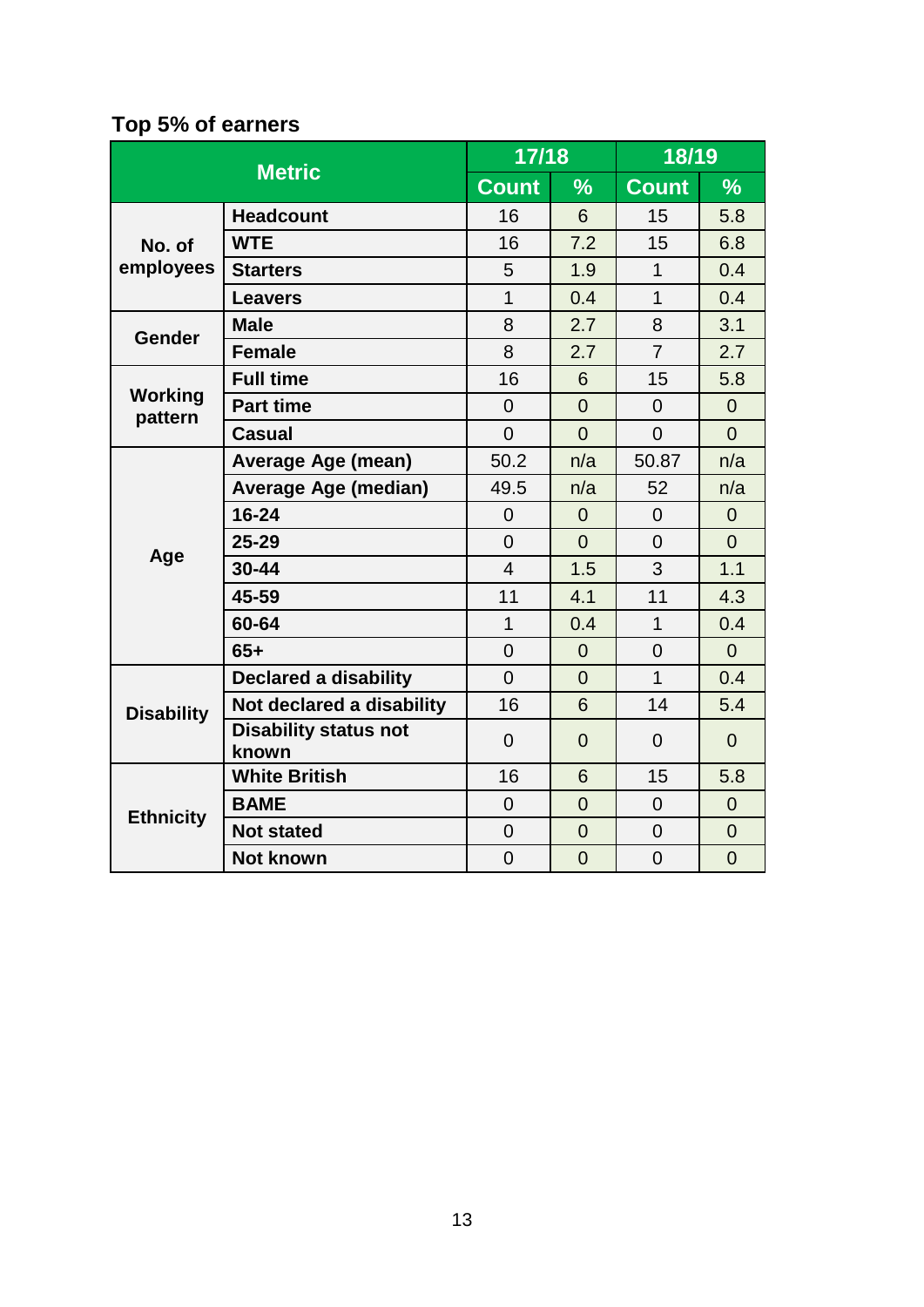#### <span id="page-15-0"></span>**Starters**

<span id="page-15-1"></span>

|                   |                                       | 17/18          |                | 18/19          |                | <b>Direction</b>        |
|-------------------|---------------------------------------|----------------|----------------|----------------|----------------|-------------------------|
|                   | <b>Metric</b>                         | <b>Count</b>   | $\frac{0}{0}$  | <b>Count</b>   | $\frac{9}{6}$  | of travel               |
| No. of            | <b>Headcount</b>                      | 58             | n/a            | 33             | n/a            | $\blacklozenge$         |
| employees         | <b>WTE</b>                            | 51.2           | n/a            | 27.36          | n/a            | $\blacklozenge$         |
| <b>Gender</b>     | <b>Male</b>                           | 19             | 32.8           | 11             | 33.3           | 1                       |
|                   | <b>Female</b>                         | 39             | 67.2           | 22             | 66.7           | $\blacklozenge$         |
| <b>Working</b>    | <b>Full time</b>                      | 44             | 75.9           | 21             | 63.6           | $\blacklozenge$         |
| pattern           | <b>Part time</b>                      | 13             | 22.4           | 12             | 36.4           | ↑                       |
|                   | <b>Casual</b>                         | $\mathbf{1}$   | 1.7            | $\overline{0}$ | $\overline{0}$ | $\blacklozenge$         |
|                   | <b>Average Age (mean)</b>             | 37.8           | n/a            | 42.5           | n/a            | ↑                       |
|                   | <b>Average Age (median)</b>           | 36             | n/a            | 48             | n/a            | ↑                       |
|                   | $16 - 24$                             | 10             | 17.2           | 6              | 18.2           | 1                       |
| Age               | 25-29                                 | 11             | 19.0           | $\mathbf{1}$   | 3.0            | $\blacklozenge$         |
|                   | $30 - 44$                             | 19             | 32.8           | 10             | 30.3           | $\blacklozenge$         |
|                   | 45-59                                 | 15             | 25.9           | 13             | 39.4           | ↑                       |
|                   | 60-64                                 | 3              | 5.2            | 3              | 9.1            | ↑                       |
|                   | $65+$                                 | $\mathbf 0$    | $\overline{0}$ | $\overline{0}$ | $\Omega$       |                         |
|                   | <b>Declared a disability</b>          | $\mathbf{1}$   | 1.7            | $\overline{4}$ | 12.1           | $\frac{1}{1}$           |
| <b>Disability</b> | Not declared a disability             | 57             | 98.3           | 29             | 87.9           |                         |
|                   | <b>Disability status not</b><br>known | $\overline{0}$ | $\overline{0}$ | $\overline{0}$ | $\overline{0}$ |                         |
|                   | <b>White British</b>                  | 56             | 96.6           | 31             | 93.9           | $\overline{\mathbf{V}}$ |
| <b>Ethnicity</b>  | <b>BAME</b>                           | $\overline{2}$ | 3.4            | $\overline{2}$ | 6.1            | ↑                       |
|                   | <b>Not stated</b>                     | $\mathbf 0$    | $\overline{0}$ | $\overline{0}$ | $\overline{0}$ |                         |
|                   | <b>Not known</b>                      | $\mathbf 0$    | $\mathbf 0$    | $\mathbf 0$    | $\mathbf 0$    | ÷,                      |